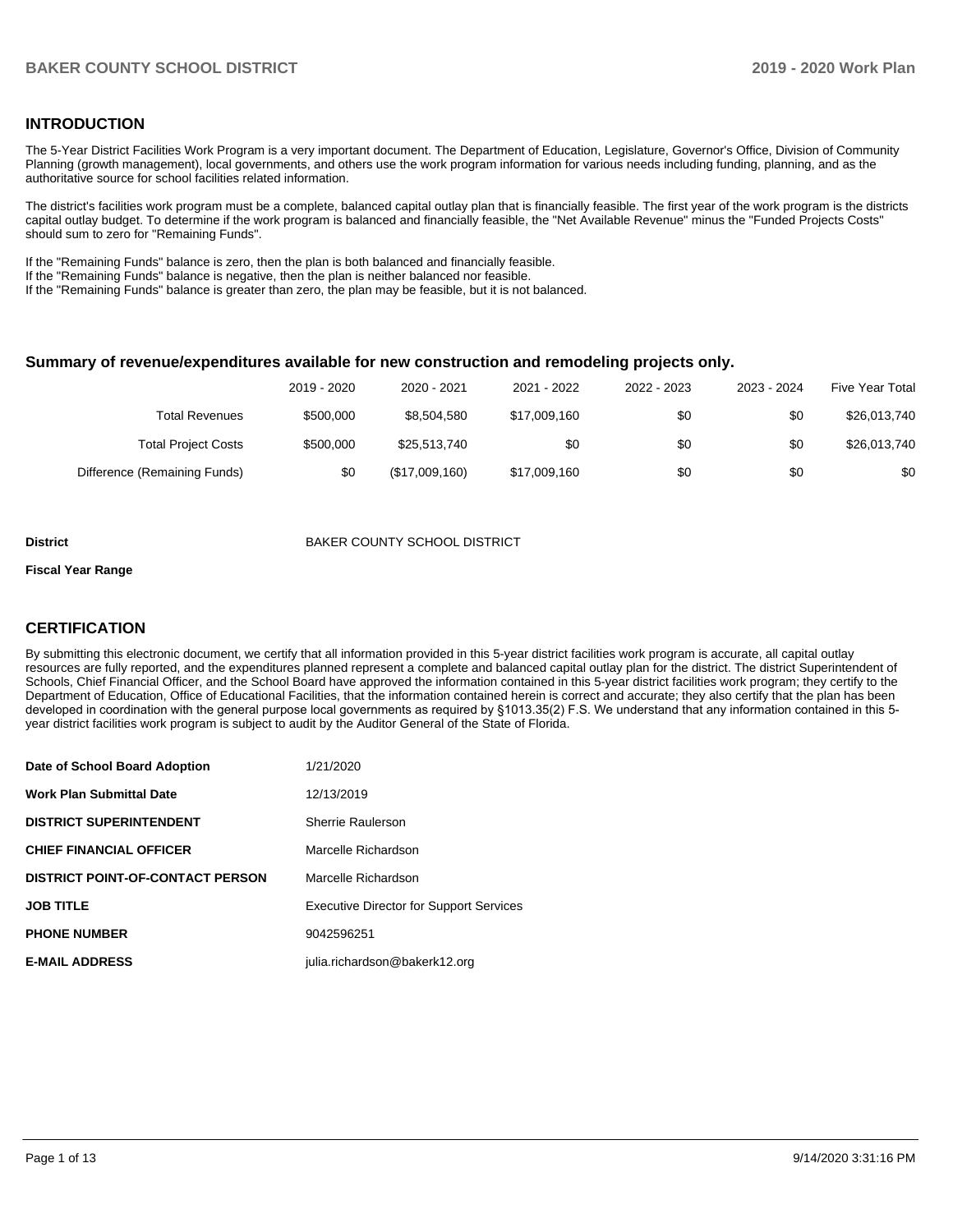# **Expenditures**

### **Expenditure for Maintenance, Repair and Renovation from 1.50-Mills and PECO**

Annually, prior to the adoption of the district school budget, each school board must prepare a tentative district facilities work program that includes a schedule of major repair and renovation projects necessary to maintain the educational and ancillary facilities of the district.

|                                  | Item                                                                                                                                                                                                                                                                   | 2019 - 2020<br><b>Actual Budget</b> | 2020 - 2021<br>Projected | 2021 - 2022<br>Projected | 2022 - 2023<br>Projected | 2023 - 2024<br>Projected | Total       |  |  |  |
|----------------------------------|------------------------------------------------------------------------------------------------------------------------------------------------------------------------------------------------------------------------------------------------------------------------|-------------------------------------|--------------------------|--------------------------|--------------------------|--------------------------|-------------|--|--|--|
| <b>HVAC</b>                      |                                                                                                                                                                                                                                                                        | \$500,000                           | \$0                      | \$0                      | \$0                      | \$300,000                | \$800,000   |  |  |  |
| Locations:                       | BAKER MIDDLE, BAKER SENIOR HIGH, BAKER SUPERINTENDENT'S OFFICE, BAKER SUPPORT SERVICES FACILITY, J FRANKLIN<br>KELLER INTERMEDIATE, MACCLENNY 6TH GRADE CENTER, NEW MACCLENNY ELEMENTARY, PRE-K/KDG CENTER,<br>TRANSPORTATION FACILITY, WESTSIDE ELEMENTARY            |                                     |                          |                          |                          |                          |             |  |  |  |
| Flooring                         |                                                                                                                                                                                                                                                                        | \$100,000                           | \$0                      | \$0                      | \$0 <sub>1</sub>         | \$55,507                 | \$155,507   |  |  |  |
|                                  | Locations: BAKER MIDDLE, BAKER SENIOR HIGH, BAKER SUPERINTENDENT'S OFFICE, BAKER SUPPORT SERVICES FACILITY, J FRANKLIN<br>KELLER INTERMEDIATE, MACCLENNY 6TH GRADE CENTER, NEW MACCLENNY ELEMENTARY, PRE-K/KDG CENTER,<br>TRANSPORTATION FACILITY, WESTSIDE ELEMENTARY |                                     |                          |                          |                          |                          |             |  |  |  |
| Roofing                          |                                                                                                                                                                                                                                                                        | \$674,496                           | \$0                      | \$0                      | \$0                      | \$100,000                | \$774,496   |  |  |  |
| Locations:                       | BAKER MIDDLE, BAKER SENIOR HIGH, J FRANKLIN KELLER INTERMEDIATE                                                                                                                                                                                                        |                                     |                          |                          |                          |                          |             |  |  |  |
| Safety to Life                   |                                                                                                                                                                                                                                                                        | \$230,000                           | \$0                      | \$0                      | \$0                      | \$10,000                 | \$240,000   |  |  |  |
| Locations:                       | BAKER MIDDLE, BAKER SENIOR HIGH, BAKER SUPERINTENDENT'S OFFICE, BAKER SUPPORT SERVICES FACILITY, J FRANKLIN<br>KELLER INTERMEDIATE, MACCLENNY 6TH GRADE CENTER, NEW MACCLENNY ELEMENTARY, PRE-K/KDG CENTER,<br>TRANSPORTATION FACILITY, WESTSIDE ELEMENTARY            |                                     |                          |                          |                          |                          |             |  |  |  |
| Fencing                          |                                                                                                                                                                                                                                                                        | \$0                                 | \$0                      | \$0                      | \$0                      | \$0                      | \$0         |  |  |  |
|                                  | Locations: No Locations for this expenditure.                                                                                                                                                                                                                          |                                     |                          |                          |                          |                          |             |  |  |  |
| Parking                          |                                                                                                                                                                                                                                                                        | \$200,000                           | \$0                      | \$0                      | \$0                      | \$0                      | \$200,000   |  |  |  |
| Locations:                       | BAKER MIDDLE, PRE-K/KDG CENTER                                                                                                                                                                                                                                         |                                     |                          |                          |                          |                          |             |  |  |  |
| Electrical                       |                                                                                                                                                                                                                                                                        | \$0                                 | \$0                      | \$0                      | \$0                      | \$0                      | \$0         |  |  |  |
|                                  | Locations: No Locations for this expenditure.                                                                                                                                                                                                                          |                                     |                          |                          |                          |                          |             |  |  |  |
| Fire Alarm                       |                                                                                                                                                                                                                                                                        | \$0                                 | \$0                      | \$0                      | \$0                      | \$0                      | \$0         |  |  |  |
|                                  | Locations: No Locations for this expenditure.                                                                                                                                                                                                                          |                                     |                          |                          |                          |                          |             |  |  |  |
| Telephone/Intercom System        |                                                                                                                                                                                                                                                                        | \$0                                 | \$0                      | \$0                      | \$0                      | \$0                      | \$0         |  |  |  |
|                                  | Locations: No Locations for this expenditure.                                                                                                                                                                                                                          |                                     |                          |                          |                          |                          |             |  |  |  |
| <b>Closed Circuit Television</b> |                                                                                                                                                                                                                                                                        | \$0                                 | \$0                      | \$0                      | \$0                      | \$0                      | \$0         |  |  |  |
|                                  | Locations: No Locations for this expenditure.                                                                                                                                                                                                                          |                                     |                          |                          |                          |                          |             |  |  |  |
| Paint                            |                                                                                                                                                                                                                                                                        | \$25,000                            | \$0                      | \$0                      | \$0                      | \$10,000                 | \$35,000    |  |  |  |
|                                  | Locations: BAKER MIDDLE, BAKER SENIOR HIGH, BAKER SUPERINTENDENT'S OFFICE, BAKER SUPPORT SERVICES FACILITY, J FRANKLIN<br>KELLER INTERMEDIATE, MACCLENNY 6TH GRADE CENTER, NEW MACCLENNY ELEMENTARY, PRE-K/KDG CENTER,<br>TRANSPORTATION FACILITY, WESTSIDE ELEMENTARY |                                     |                          |                          |                          |                          |             |  |  |  |
| Maintenance/Repair               |                                                                                                                                                                                                                                                                        | \$341,237                           | \$0                      | \$0                      | \$0                      | \$10,000                 | \$351,237   |  |  |  |
|                                  | Locations: BAKER MIDDLE, BAKER SENIOR HIGH, BAKER SUPERINTENDENT'S OFFICE, BAKER SUPPORT SERVICES FACILITY, J FRANKLIN<br>KELLER INTERMEDIATE, MACCLENNY 6TH GRADE CENTER, NEW MACCLENNY ELEMENTARY, PRE-K/KDG CENTER,<br>TRANSPORTATION FACILITY, WESTSIDE ELEMENTARY |                                     |                          |                          |                          |                          |             |  |  |  |
|                                  | <b>Sub Total:</b>                                                                                                                                                                                                                                                      | \$2,070,733                         | \$0                      | \$0                      | \$0                      | \$485,507                | \$2,556,240 |  |  |  |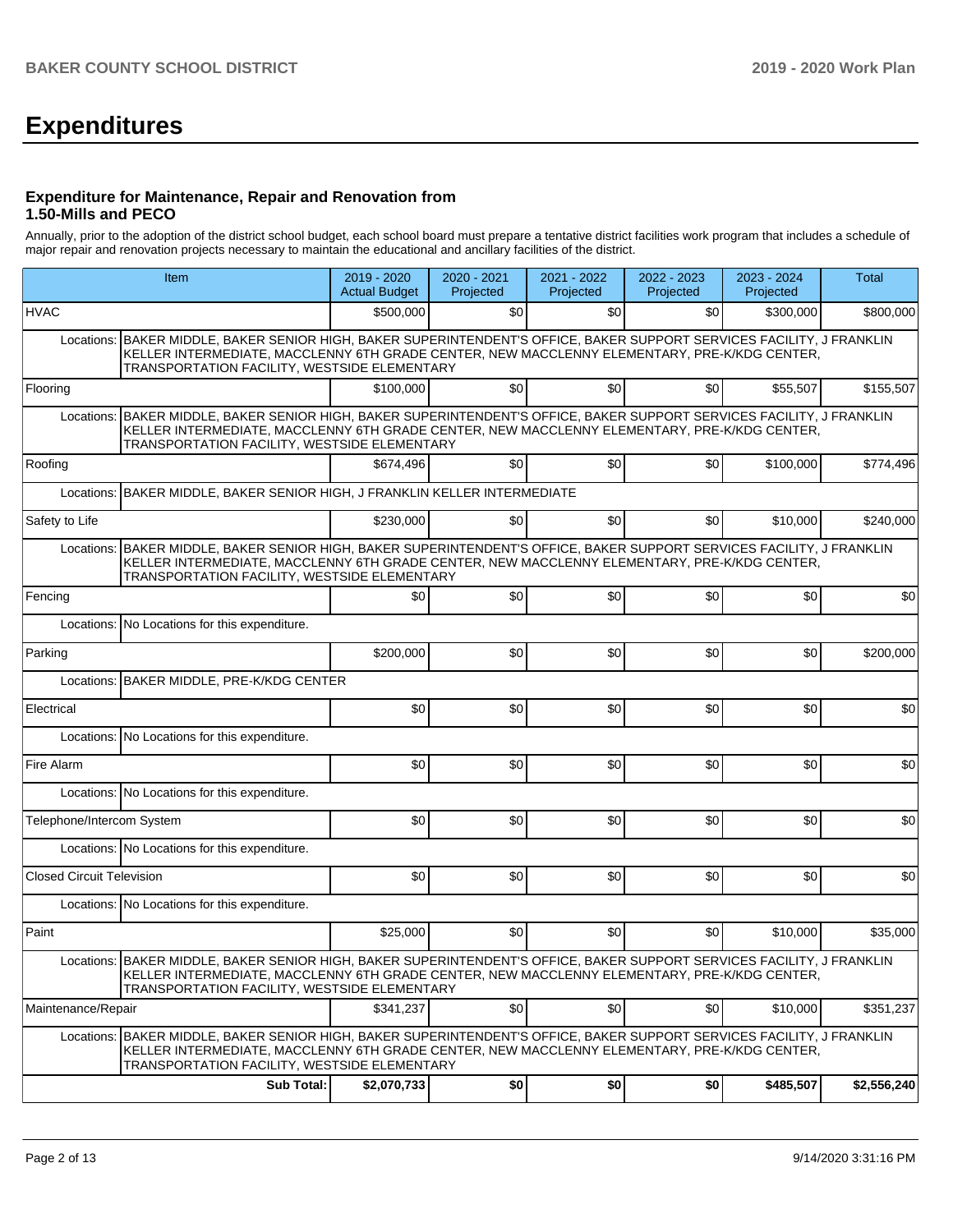| <b>PECO</b><br>) Maintenance Expenditures | Ψ∪          | ሖ<br>ມບ     | $\sim$<br>w | ሶሳ<br>ູບບ | \$0       | \$0         |
|-------------------------------------------|-------------|-------------|-------------|-----------|-----------|-------------|
| 1.50 Mill Sub Total: İ                    | \$2,070,733 | $\sim$<br>w | ሶሳ<br>υU    | ¢Λ<br>υU  | \$485.507 | \$2,556,240 |

No items have been specified.

| Total:<br>. | \$2.070.733 | SO I | \$0 | \$0 | \$485.507 | 240 |
|-------------|-------------|------|-----|-----|-----------|-----|
|-------------|-------------|------|-----|-----|-----------|-----|

#### **Local 1.50 Mill Expenditure For Maintenance, Repair and Renovation**

Anticipated expenditures expected from local funding sources over the years covered by the current work plan.

| Item                                                         | 2019 - 2020<br><b>Actual Budget</b> | 2020 - 2021<br>Projected | $2021 - 2022$<br>Projected | 2022 - 2023<br>Projected | 2023 - 2024<br>Projected | <b>Total</b> |
|--------------------------------------------------------------|-------------------------------------|--------------------------|----------------------------|--------------------------|--------------------------|--------------|
| Remaining Maint and Repair from 1.5 Mills                    | \$2,070,733                         | \$0                      | \$0                        | \$0                      | \$485,507                | \$2,556,240  |
| Maintenance/Repair Salaries                                  | \$0                                 | \$0                      | \$0                        | \$0                      | \$0                      | \$0          |
| <b>School Bus Purchases</b>                                  | \$1,517,217                         | \$0                      | \$0                        | \$0                      | \$1,200,000              | \$2,717,217  |
| <b>Other Vehicle Purchases</b>                               | \$150,000                           | \$0                      | \$0                        | \$0                      | \$0                      | \$150,000    |
| Capital Outlay Equipment                                     | \$345,000                           | \$100,000                | \$100,000                  | \$100,000                | \$400,000                | \$1,045,000  |
| <b>Rent/Lease Payments</b>                                   | \$0                                 | \$0                      | \$0                        | \$0                      | \$0                      | \$0          |
| <b>COP Debt Service</b>                                      | \$200,000                           | \$0                      | \$0                        | \$0                      | \$0                      | \$200,000    |
| Rent/Lease Relocatables                                      | \$150,000                           | \$0                      | \$0                        | \$0                      | \$0                      | \$150,000    |
| <b>Environmental Problems</b>                                | \$5,000                             | \$0                      | \$0                        | \$0                      | \$0                      | \$5,000      |
| s.1011.14 Debt Service                                       | \$0                                 | \$0                      | \$0                        | \$0                      | \$0                      | \$0          |
| <b>Special Facilities Construction Account</b>               | \$0                                 | \$1,750,040              | \$1,820,455                | \$1,902,585              | \$0                      | \$5,473,080  |
| Premiums for Property Casualty Insurance - 1011.71<br>(4a,b) | \$0                                 | \$0                      | \$0                        | \$0                      | \$0                      | \$0          |
| Qualified School Construction Bonds (QSCB)                   | \$0                                 | \$0                      | \$0                        | \$0                      | \$0                      | \$0          |
| Qualified Zone Academy Bonds (QZAB)                          | \$164,411                           | \$0                      | \$0                        | \$0                      | \$0                      | \$164,411    |
| <b>Local Expenditure Totals:</b>                             | \$4,602,361                         | \$1,850,040              | \$1,920,455                | \$2,002,585              | \$2,085,507              | \$12,460,948 |

# **Revenue**

## **1.50 Mill Revenue Source**

Schedule of Estimated Capital Outlay Revenue from each currently approved source which is estimated to be available for expenditures on the projects included in the tentative district facilities work program. All amounts are NET after considering carryover balances, interest earned, new COP's, 1011.14 and 1011.15 loans, etc. Districts cannot use 1.5-Mill funds for salaries except for those explicitly associated with maintenance/repair projects. (1011.71 (5), F.S.)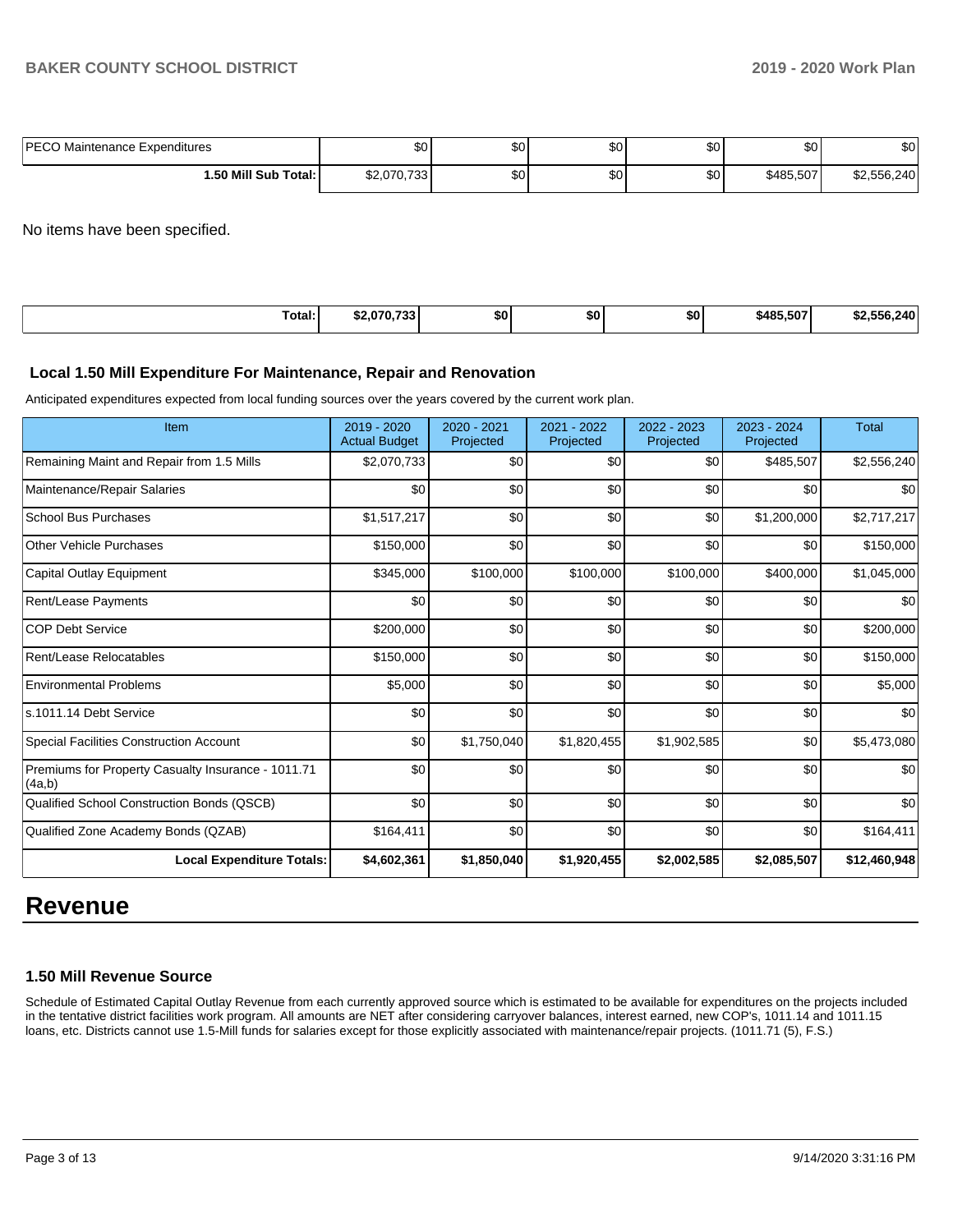# **BAKER COUNTY SCHOOL DISTRICT 2019 - 2020 Work Plan**

| <b>Item</b>                                                                       | Fund | $2019 - 2020$<br><b>Actual Value</b> | $2020 - 2021$<br>Projected | 2021 - 2022<br>Projected | 2022 - 2023<br>Projected | $2023 - 2024$<br>Projected | <b>Total</b>    |
|-----------------------------------------------------------------------------------|------|--------------------------------------|----------------------------|--------------------------|--------------------------|----------------------------|-----------------|
| $(1)$ Non-exempt property<br>lassessed valuation                                  |      | \$1,045,838,488                      | \$1,098,779,889            | \$1,147,678,908          | \$1,204,713,600          | \$1,262,298,448            | \$5,759,309,333 |
| $(2)$ The Millage projected for<br>discretionary capital outlay per<br>ls.1011.71 |      | 1.50                                 | 1.50                       | 1.50                     | 1.50                     | 1.50                       |                 |
| (3) Full value of the 1.50-Mill<br>discretionary capital outlay per<br>ls.1011.71 |      | \$1,757,009                          | \$1,845,950                | \$1,928,101              | \$2,023,919              | \$2,120,661                | \$9,675,640     |
| (4) Value of the portion of the 1.50<br>-Mill ACTUALLY levied                     | 370  | \$1,506,007                          | \$1,582,243                | \$1,652,658              | \$1,734,788              | \$1,817,710                | \$8,293,406     |
| $(5)$ Difference of lines $(3)$ and $(4)$                                         |      | \$251,002                            | \$263,707                  | \$275,443                | \$289,131                | \$302,951                  | \$1,382,234     |

### **PECO Revenue Source**

The figure in the row designated "PECO Maintenance" will be subtracted from funds available for new construction because PECO maintenance dollars cannot be used for new construction.

| Item                                 | Fund | 2019 - 2020<br><b>Actual Budget</b> | 2020 - 2021<br>Projected | 2021 - 2022<br>Projected | $2022 - 2023$<br>Projected | 2023 - 2024<br>Projected | Total            |
|--------------------------------------|------|-------------------------------------|--------------------------|--------------------------|----------------------------|--------------------------|------------------|
| <b>IPECO New Construction</b>        | 340  | \$0                                 | \$0                      | \$0                      | \$0 <sub>1</sub>           | \$0                      | \$0 <sub>1</sub> |
| <b>PECO Maintenance Expenditures</b> |      | ا 30                                | \$0                      | \$0                      | \$0 <sub>1</sub>           | \$0                      | \$0 <sub>1</sub> |
|                                      |      | \$0                                 | \$0                      | \$0                      | \$0                        | \$0                      | \$0              |

## **CO & DS Revenue Source**

Revenue from Capital Outlay and Debt Service funds.

| Item                                      | Fund  | $2019 - 2020$<br><b>Actual Budget</b> | 2020 - 2021<br>Projected | 2021 - 2022<br>Projected | $2022 - 2023$<br>Projected | $2023 - 2024$<br>Projected | <b>Total</b> |
|-------------------------------------------|-------|---------------------------------------|--------------------------|--------------------------|----------------------------|----------------------------|--------------|
| ICO & DS Cash Flow-through<br>Distributed | 360 l | \$164.856                             | \$164.856                | \$164.856                | \$164.856                  | \$164.856                  | \$824.280    |
| ICO & DS Interest on<br>Undistributed CO  | 360   | \$2,941                               | \$2,941                  | \$2,941                  | \$2.941                    | \$2.941                    | \$14,705     |
|                                           |       | \$167.797                             | \$167.797                | \$167.797                | \$167.797                  | \$167.797                  | \$838,985    |

### **Fair Share Revenue Source**

Nothing reported for this section. All legally binding commitments for proportionate fair-share mitigation for impacts on public school facilities must be included in the 5-year district work program.

#### **Sales Surtax Referendum**

Specific information about any referendum for a 1-cent or ½-cent surtax referendum during the previous year.

**Did the school district hold a surtax referendum during the past fiscal year 2018 - 2019?**

No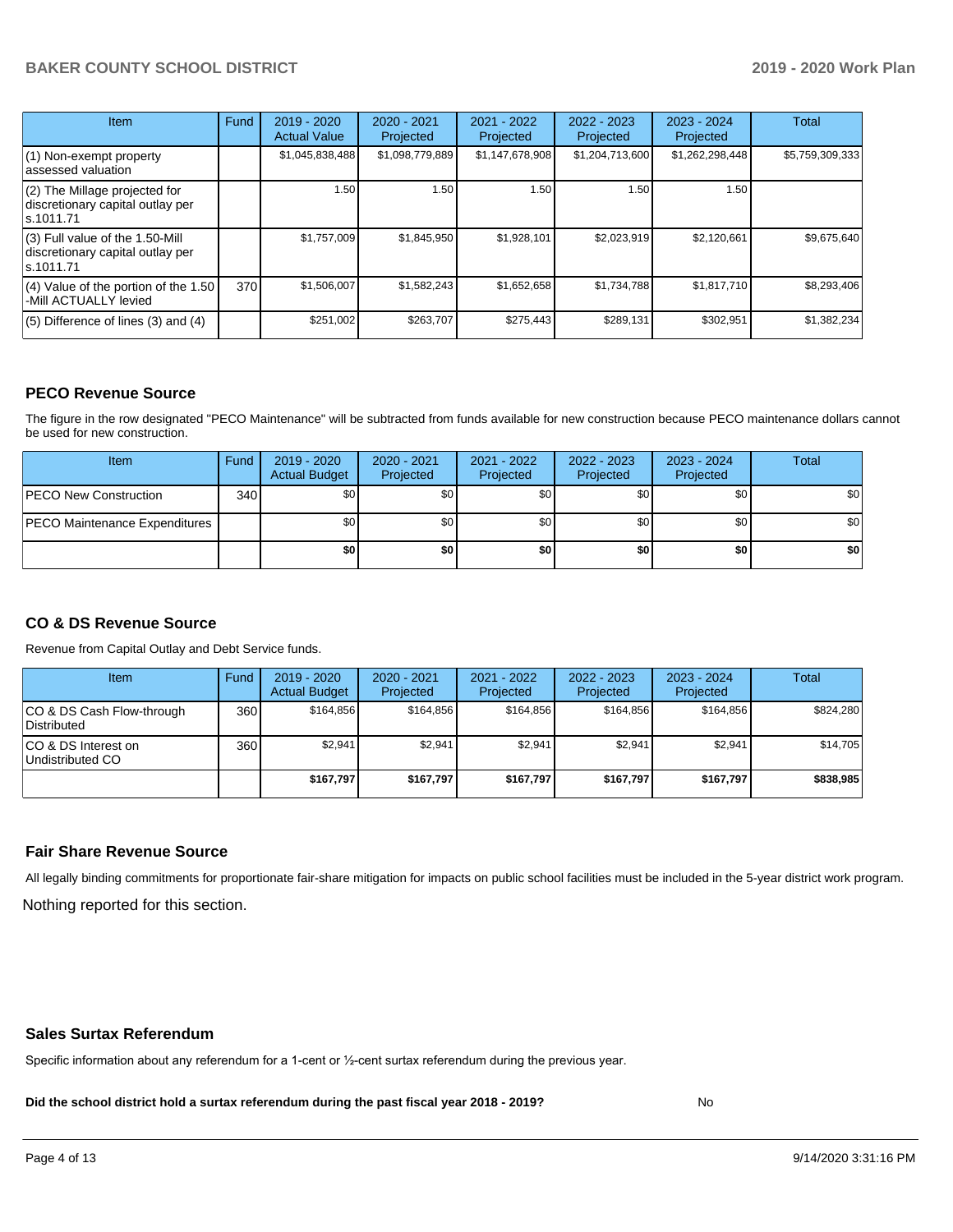# **Additional Revenue Source**

Any additional revenue sources

| Item                                                                                                                      | 2019 - 2020<br><b>Actual Value</b> | 2020 - 2021<br>Projected | 2021 - 2022<br>Projected | 2022 - 2023<br>Projected | 2023 - 2024<br>Projected | <b>Total</b> |
|---------------------------------------------------------------------------------------------------------------------------|------------------------------------|--------------------------|--------------------------|--------------------------|--------------------------|--------------|
| Proceeds from a s.1011.14/15 F.S. Loans                                                                                   | \$0                                | \$0                      | \$0                      | \$0                      | \$0                      | \$0          |
| District Bonds - Voted local bond<br>referendum proceeds per s.9, Art VII<br><b>State Constitution</b>                    | \$0                                | \$0                      | \$0                      | \$0                      | \$0                      | \$0          |
| Proceeds from Special Act Bonds                                                                                           | \$0                                | \$0                      | \$0                      | \$0                      | \$0                      | \$0          |
| Estimated Revenue from CO & DS Bond<br>Sale                                                                               | \$0                                | \$0                      | \$0                      | \$0                      | \$0                      | \$0          |
| Proceeds from Voted Capital<br>Improvements millage                                                                       | \$0                                | \$0                      | \$0                      | \$0                      | \$0                      | \$0          |
| Other Revenue for Other Capital Projects                                                                                  | \$0                                | \$0                      | \$0                      | \$0                      | \$0                      | \$0          |
| Proceeds from 1/2 cent sales surtax<br>authorized by school board                                                         | \$0                                | \$0                      | \$0                      | \$0                      | \$0                      | \$0          |
| Proceeds from local governmental<br>infrastructure sales surtax                                                           | \$0                                | \$0                      | \$0                      | \$0                      | \$0                      | \$0          |
| Proceeds from Certificates of<br>Participation (COP's) Sale                                                               | \$0                                | \$0                      | \$0                      | \$0                      | \$0                      | \$0          |
| Classrooms First Bond proceeds amount<br>authorized in FY 1997-98                                                         | \$0                                | \$0                      | \$0                      | \$0                      | \$0                      | \$0          |
| <b>Classrooms for Kids</b>                                                                                                | \$0                                | \$0                      | \$0                      | \$0                      | \$0                      | \$0          |
| <b>District Equity Recognition</b>                                                                                        | \$0                                | \$0                      | \$0                      | \$0                      | \$0                      | \$0          |
| <b>Federal Grants</b>                                                                                                     | \$0                                | \$0                      | \$0                      | \$0                      | \$0                      | \$0          |
| Proportionate share mitigation (actual<br>cash revenue only, not in kind donations)                                       | \$0                                | \$0                      | \$0                      | \$0                      | \$0                      | \$0          |
| Impact fees received                                                                                                      | \$200,000                          | \$100,000                | \$100,000                | \$100,000                | \$100,000                | \$600,000    |
| Private donations                                                                                                         | \$0                                | \$0                      | \$0                      | \$0                      | \$0                      | \$0          |
| Grants from local governments or not-for-<br>profit organizations                                                         | \$0                                | \$0                      | \$0                      | \$0                      | \$0                      | \$0          |
| Interest, Including Profit On Investment                                                                                  | \$0                                | \$0                      | \$0                      | \$0                      | \$0                      | \$0          |
| Revenue from Bonds pledging proceeds<br>from 1 cent or 1/2 cent Sales Surtax                                              | \$0                                | \$0                      | \$0                      | \$0                      | \$0                      | \$0          |
| <b>Total Fund Balance Carried Forward</b>                                                                                 | \$3,228,557                        | \$0                      | \$0                      | \$0                      | \$0                      | \$3,228,557  |
| General Capital Outlay Obligated Fund<br><b>Balance Carried Forward From Total</b><br><b>Fund Balance Carried Forward</b> | \$0                                | \$0                      | \$0                      | \$0                      | \$0                      | \$0          |
| <b>Special Facilities Construction Account</b>                                                                            | \$0                                | \$8,504,580              | \$17,009,160             | \$0                      | \$0                      | \$25,513,740 |
| One Cent - 1/2 Cent Sales Surtax Debt<br>Service From Total Fund Balance Carried<br>Forward                               | \$0                                | \$0                      | \$0                      | \$0                      | \$0                      | \$0          |
| Capital Outlay Projects Funds Balance<br>Carried Forward From Total Fund<br><b>Balance Carried Forward</b>                | \$0                                | \$0                      | \$0                      | \$0                      | \$0                      | \$0          |
| <b>Subtotal</b>                                                                                                           | \$3,428,557                        | \$8,604,580              | \$17,109,160             | \$100,000                | \$100,000                | \$29,342,297 |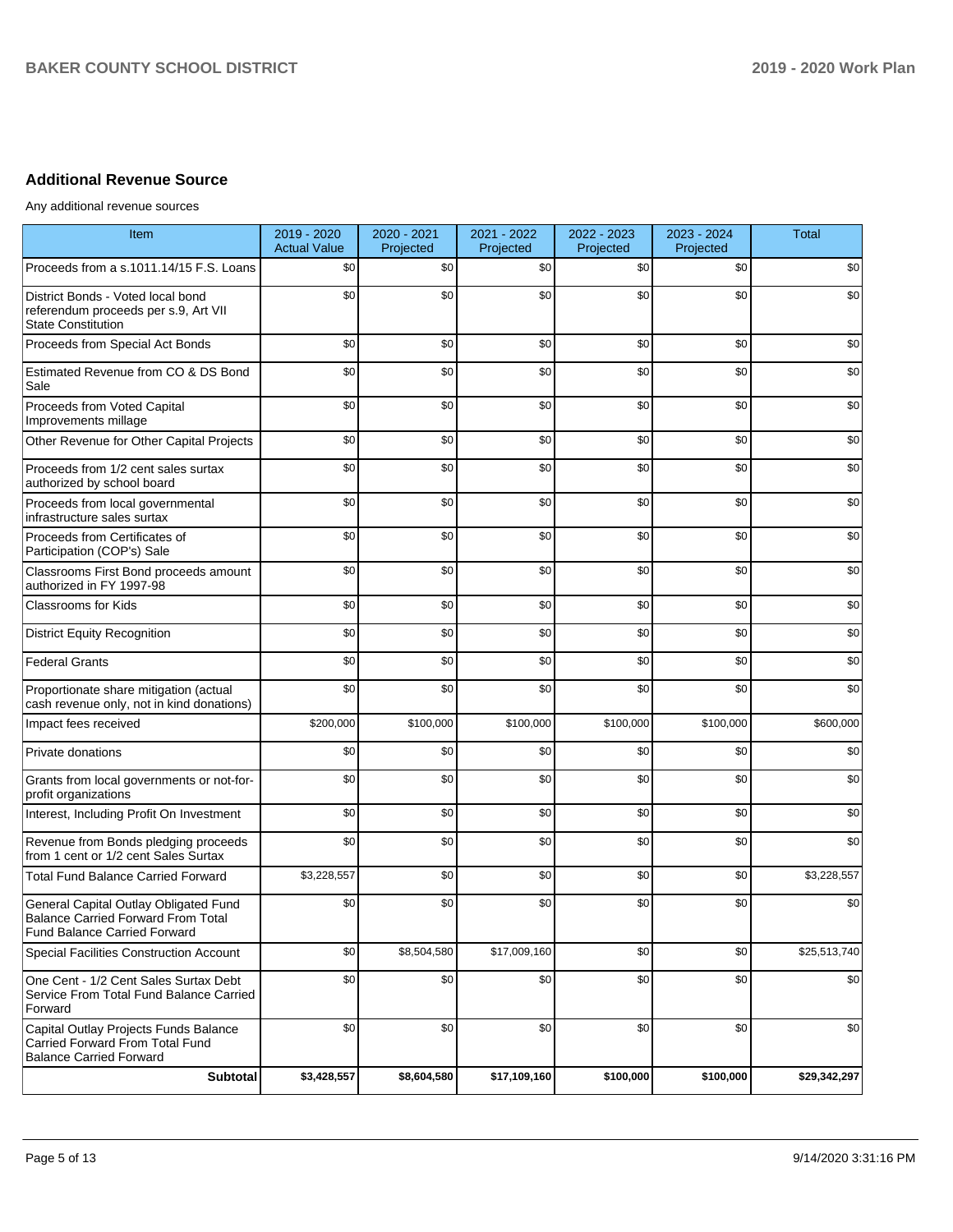# **Total Revenue Summary**

| Item Name                                                     | 2019 - 2020<br><b>Budget</b> | $2020 - 2021$<br>Projected | 2021 - 2022<br>Projected | $2022 - 2023$<br>Projected | $2023 - 2024$<br>Projected | <b>Five Year Total</b> |
|---------------------------------------------------------------|------------------------------|----------------------------|--------------------------|----------------------------|----------------------------|------------------------|
| Local 1.5 Mill Discretionary Capital Outlay<br><b>Revenue</b> | \$1,506,007                  | \$1,582,243                | \$1,652,658              | \$1,734,788                | \$1,817,710                | \$8,293,406            |
| IPECO and 1.5 Mill Maint and Other 1.5<br>Mill Expenditures   | (\$4,602,361)                | (\$1,850,040)              | (\$1,920,455)            | (\$2,002,585)              | (\$2,085,507)              | (\$12,460,948)         |
| <b>PECO Maintenance Revenue</b>                               | \$0 <sub>1</sub>             | \$0 <sub>1</sub>           | \$0                      | \$0                        | \$0                        | \$0                    |
| <b>Available 1.50 Mill for New</b><br><b>Construction</b>     | (\$3,096,354)                | (\$267,797)                | (\$267,797)              | (\$267,797)                | (\$267,797)                | (\$4,167,542)          |

| <b>Item Name</b>                      | 2019 - 2020<br><b>Budget</b> | $2020 - 2021$<br>Projected | 2021 - 2022<br>Projected | 2022 - 2023<br>Projected | 2023 - 2024<br>Projected | <b>Five Year Total</b> |
|---------------------------------------|------------------------------|----------------------------|--------------------------|--------------------------|--------------------------|------------------------|
| ICO & DS Revenue                      | \$167,797                    | \$167,797                  | \$167.797                | \$167.797                | \$167,797                | \$838,985              |
| <b>IPECO New Construction Revenue</b> | \$0                          | \$0 <sub>1</sub>           | \$0                      | \$0                      | \$0                      | \$0                    |
| Other/Additional Revenue              | \$3,428,557                  | \$8,604,580                | \$17,109,160             | \$100,000                | \$100,000                | \$29,342,297           |
| <b>Total Additional Revenuel</b>      | \$3,596,354                  | \$8,772,377                | \$17,276,957             | \$267,797                | \$267,797                | \$30,181,282           |
| <b>Total Available Revenue</b>        | \$500,000                    | \$8,504,580                | \$17,009,160             | \$0                      | \$0                      | \$26,013,740           |

# **Project Schedules**

# **Capacity Project Schedules**

A schedule of capital outlay projects necessary to ensure the availability of satisfactory classrooms for the projected student enrollment in K-12 programs.

| <b>Project Description</b>                          | Location                  |                          | 2019 - 2020      | 2020 - 2021  | $2021 - 2022$ | $2022 - 2023$ | 2023 - 2024 | <b>Total</b>     | Funded |
|-----------------------------------------------------|---------------------------|--------------------------|------------------|--------------|---------------|---------------|-------------|------------------|--------|
| New Elementary<br>School Replace<br>existing school | Location not<br>specified | Planned<br>Cost:         | \$0 <sub>1</sub> | \$16,613,740 | \$0           | \$0           | \$0         | \$16,613,740 Yes |        |
|                                                     |                           | <b>Student Stations:</b> | 01               | 740          | 800           |               |             | 1,540            |        |
|                                                     |                           | Total Classrooms:        | 01               | 40           |               |               |             | 40               |        |
|                                                     |                           | Gross Sq Ft:             | ΟI               | 104,800      |               |               |             | 104,800          |        |

| <b>Planned Cost:</b>       | \$٥١ | \$16,613,740 | \$0 | \$0 | \$0 | \$16,613,740 |
|----------------------------|------|--------------|-----|-----|-----|--------------|
| <b>Student Stations: I</b> |      | 740          | 800 | υ   |     | 1,540        |
| <b>Total Classrooms:</b>   |      | 40           |     | υ   |     | 40           |
| Gross Sq Ft:               |      | 104,800      |     | υ   |     | 104,800      |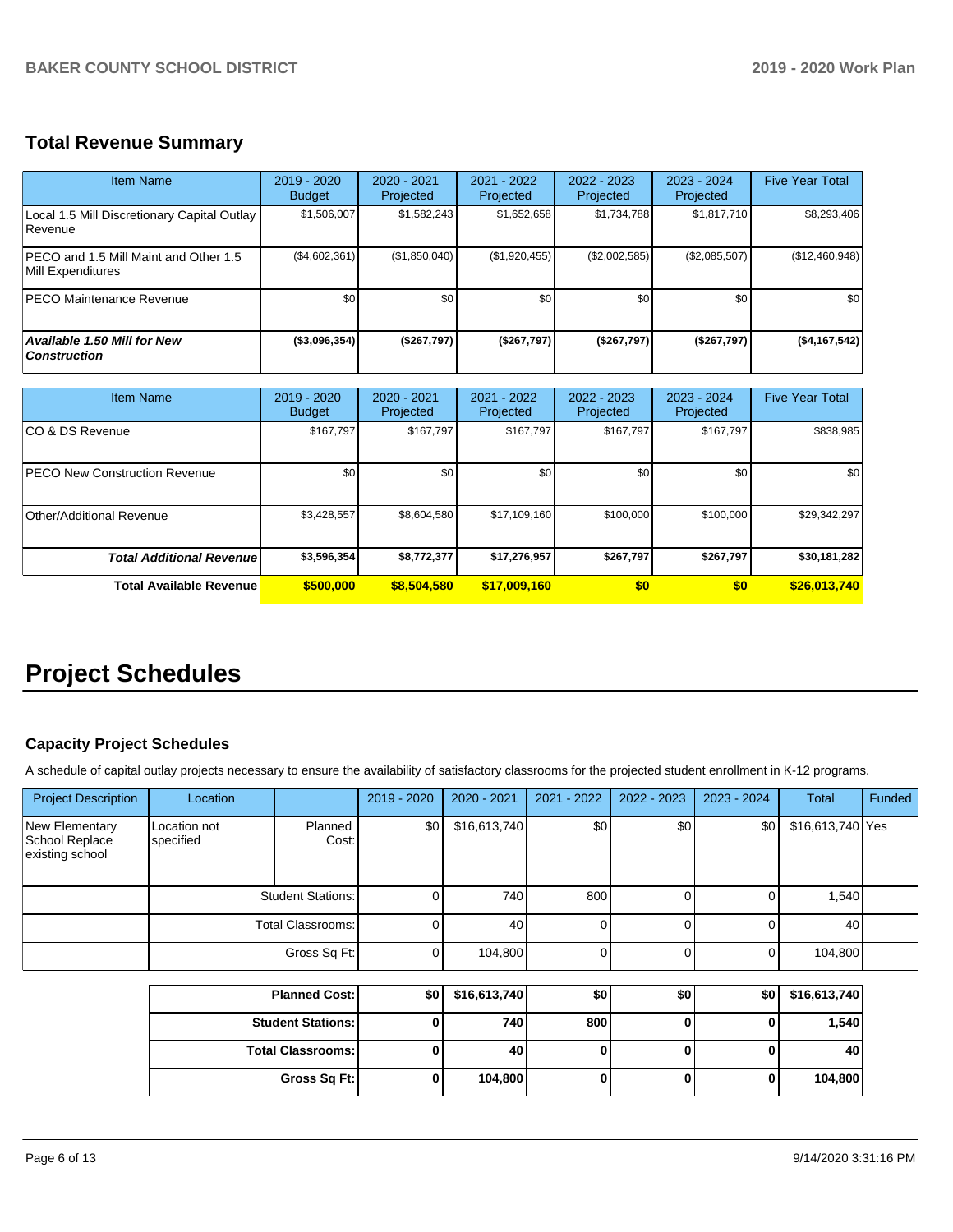### **Other Project Schedules**

Major renovations, remodeling, and additions of capital outlay projects that do not add capacity to schools.

| <b>Project Description</b>                               | Location                 | 2019 - 2020<br><b>Actual Budget</b> | 2020 - 2021<br>Projected | 2021 - 2022<br>Projected | 2022 - 2023<br>Projected | $2023 - 2024$<br>Projected | Total           | Funded             |
|----------------------------------------------------------|--------------------------|-------------------------------------|--------------------------|--------------------------|--------------------------|----------------------------|-----------------|--------------------|
| Site Development & Site<br>Improvement<br>for new School | Location not specified   | \$0                                 | \$8,900,000              | \$0                      | \$0                      | \$0                        | \$8,900,000 Yes |                    |
| Land Purchase for new<br>elementary school               | Location not specified   | \$500,000                           | \$0                      | \$0                      | \$0                      | \$0                        | \$500,000 Yes   |                    |
| Girls Locker Room at Softball<br>Field                   | <b>BAKER SENIOR HIGH</b> | \$0                                 | \$0                      | \$0                      | \$0                      | \$0                        |                 | \$0 <sup>Yes</sup> |
|                                                          |                          | \$500,000                           | \$8,900,000              | \$0                      | \$0                      | \$0                        | \$9,400,000     |                    |

### **Additional Project Schedules**

Any projects that are not identified in the last approved educational plant survey.

Nothing reported for this section.

# **Non Funded Growth Management Project Schedules**

Schedule indicating which projects, due to planned development, that CANNOT be funded from current revenues projected over the next five years.

Nothing reported for this section.

# **Tracking**

# **Capacity Tracking**

| Location                           | $2019 -$<br><b>2020 Satis.</b><br>Stu. Sta. | Actual<br>$2019 -$<br><b>2020 FISH</b><br>Capacity | Actual<br>$2018 -$<br>2019<br><b>COFTE</b> | # Class<br><b>Rooms</b> | Actual<br>Average<br>$2019 -$<br>2020 Class<br><b>Size</b> | Actual<br>$2019 -$<br>2020<br><b>Utilization</b> | <b>New</b><br>Stu.<br>Capacity | <b>New</b><br><b>Rooms</b> to<br>be<br>Added/Re<br>moved | Projected<br>$2023 -$<br>2024<br><b>COFTE</b> | Projected<br>$2023 -$<br>2024<br><b>Utilization</b> | Projected<br>$2023 -$<br>2024 Class<br><b>Size</b> |
|------------------------------------|---------------------------------------------|----------------------------------------------------|--------------------------------------------|-------------------------|------------------------------------------------------------|--------------------------------------------------|--------------------------------|----------------------------------------------------------|-----------------------------------------------|-----------------------------------------------------|----------------------------------------------------|
| BAKER SENIOR HIGH                  | .906                                        | 1.810                                              | 1,288                                      | 82                      | 16                                                         | 71.00 %                                          |                                |                                                          | .322                                          | 73.00 %                                             | 16                                                 |
| IMACCLENNY 6TH<br>IGRADE CENTER    | 138 I                                       | 138 <sub>1</sub>                                   | 22 <sub>1</sub>                            |                         |                                                            | 16.00 %                                          |                                |                                                          | 22 <sub>l</sub>                               | 16.00 %                                             | 3                                                  |
| IJ FRANKLIN KELLER<br>INTERMEDIATE | 992                                         | 992                                                | 774                                        | 43                      | 18                                                         | 78.00 %                                          | $-992$                         | $-43$                                                    | 740 <b>I</b>                                  | $0.00 \%$                                           | $\mathbf 0$                                        |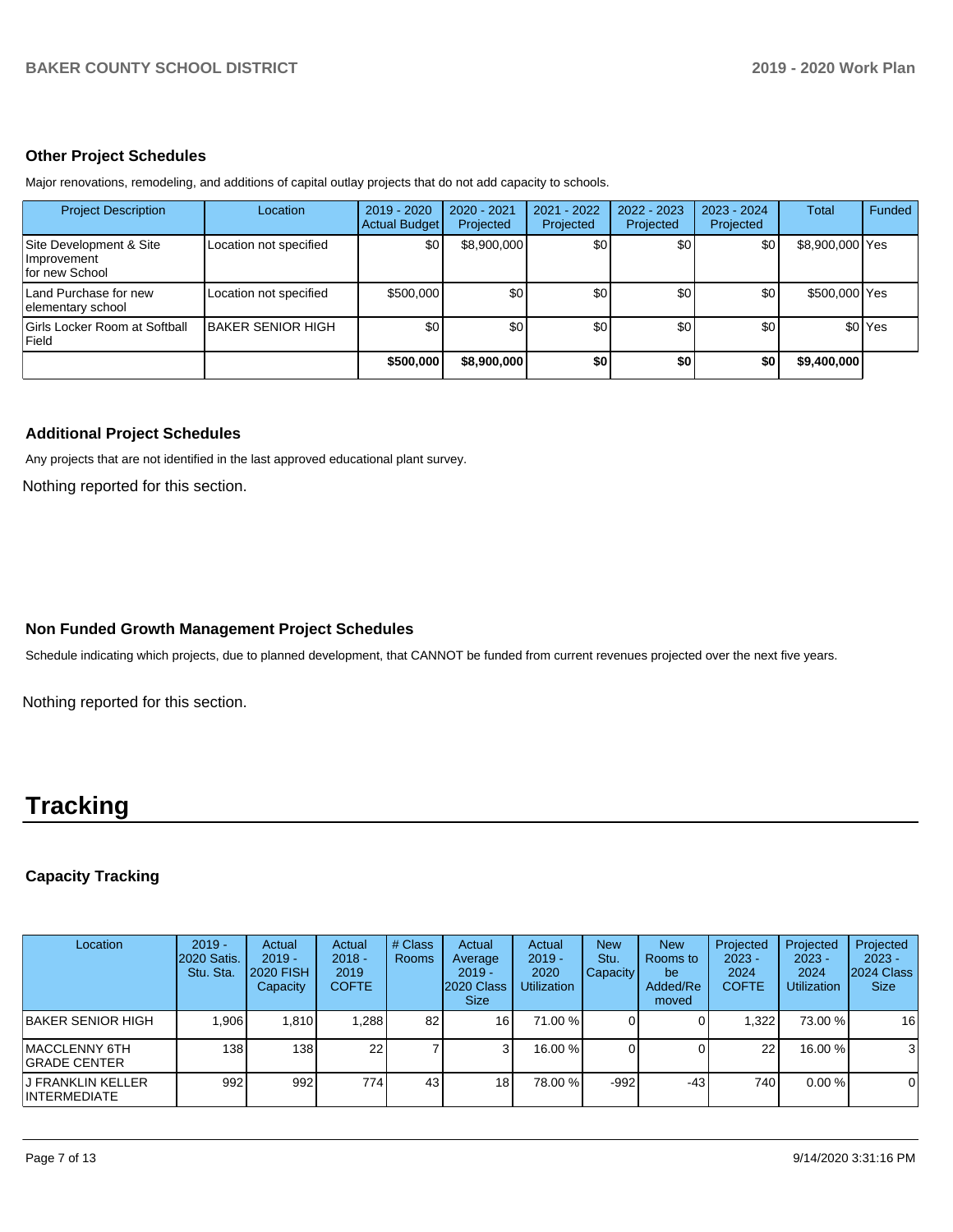|                                             | 6,784 | 6,524 | 4,798 | <b>2931</b>     | 16              | 73.54 % | $-1.312$ | -59   | 4.810 | 92.29%   | 21 |
|---------------------------------------------|-------|-------|-------|-----------------|-----------------|---------|----------|-------|-------|----------|----|
| <b>PRE-K/KDG CENTER</b>                     | 630   | 630   | 406   | 35 <sub>1</sub> | 12 <sub>l</sub> | 65.00 % | $-320$   | $-16$ | 200   | 65.00 %  | 11 |
| <b>INEW MACCLENNY</b><br><b>IELEMENTARY</b> | 673   | 673   | 590   | 38              | 16              | 88.00 % |          |       | 670   | 100.00 % | 18 |
| <b>IWESTSIDE</b><br><b>IELEMENTARY</b>      | 806   | 806   | 571   | <b>20</b>       | 29              | 71.00 % |          |       | 711   | 88.00 %  | 36 |
| <b>BAKER MIDDLE</b>                         | 1.639 | 1.475 | 1.146 | 68              | .7              | 78.00 % |          |       | 1.145 | 78.00 %  | 17 |

The COFTE Projected Total (4,810) for 2023 - 2024 must match the Official Forecasted COFTE Total (4,810) for 2023 - 2024 before this section can be completed. In the event that the COFTE Projected Total does not match the Official forecasted COFTE, then the Balanced Projected COFTE Table should be used to balance COFTE.

| Projected COFTE for 2023 - 2024 |       |    |
|---------------------------------|-------|----|
| Elementary (PK-3)               | 1,621 |    |
| Middle $(4-8)$                  | 1,867 | EI |
| High (9-12)                     | 1,322 | Mi |
|                                 | 4,810 |    |
|                                 |       |    |

| <b>Grade Level Type</b> | <b>Balanced Projected</b><br>COFTE for 2023 - 2024 |
|-------------------------|----------------------------------------------------|
| Elementary (PK-3)       |                                                    |
| Middle $(4-8)$          |                                                    |
| High (9-12)             |                                                    |
|                         | 4,810                                              |

### **Relocatable Replacement**

Number of relocatable classrooms clearly identified and scheduled for replacement in the school board adopted financially feasible 5-year district work program.

| _ocation                               | $-2020$<br>2019 | $-2021$<br>2020 | $-2022$<br>2021 | 2022 - 2023 | 2023 - 2024 | Year 5 Total |
|----------------------------------------|-----------------|-----------------|-----------------|-------------|-------------|--------------|
| <b>Total Relocatable Replacements:</b> |                 |                 |                 |             |             | 0            |

### **Charter Schools Tracking**

Information regarding the use of charter schools.

Nothing reported for this section.

### **Special Purpose Classrooms Tracking**

The number of classrooms that will be used for certain special purposes in the current year, by facility and type of classroom, that the district will, 1), not use for educational purposes, and 2), the co-teaching classrooms that are not open plan classrooms and will be used for educational purposes.

| School | School Type                            | $\parallel$ # of Elementary $\parallel$ # of Middle 4-8 $\parallel$ # of High 9-12<br><b>K-3 Classrooms I</b> | <b>Classrooms</b> | <b>Classrooms</b> | # of $ESE$<br><b>Classrooms</b> | # of Combo<br><b>Classrooms</b> | Total<br><b>Classrooms</b> |
|--------|----------------------------------------|---------------------------------------------------------------------------------------------------------------|-------------------|-------------------|---------------------------------|---------------------------------|----------------------------|
|        | <b>Total Educational Classrooms: I</b> |                                                                                                               |                   |                   |                                 |                                 |                            |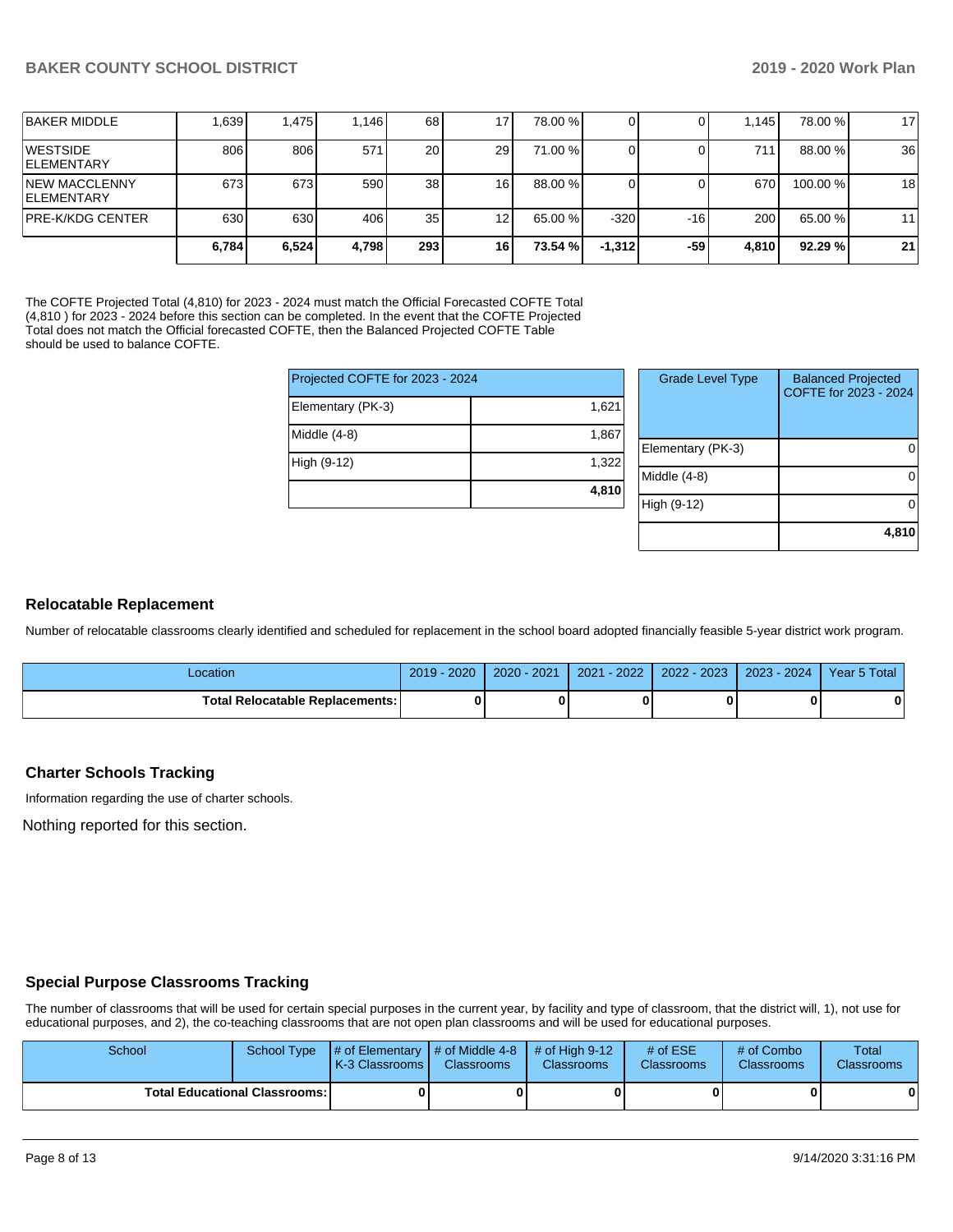| School |                                      | School Type $\parallel \#$ of Elementary $\parallel \#$ of Middle 4-8 $\parallel \#$ of High 9-12<br><b>K-3 Classrooms</b> | <b>Classrooms</b> | <b>Classrooms</b> | # of $ESE$<br><b>Classrooms</b> | # of Combo<br><b>Classrooms</b> | Total<br><b>Classrooms</b> |
|--------|--------------------------------------|----------------------------------------------------------------------------------------------------------------------------|-------------------|-------------------|---------------------------------|---------------------------------|----------------------------|
|        | <b>Total Co-Teaching Classrooms:</b> |                                                                                                                            | 0                 |                   |                                 | 01                              | 0                          |

### **Infrastructure Tracking**

#### **Necessary offsite infrastructure requirements resulting from expansions or new schools. This section should include infrastructure information related to capacity project schedules and other project schedules (Section 4).**

The Baker County School District has been recommended by DOE to receive Special Facilities Funding for a new K-5 Elementary School off of State Road 121 south of Macclenny beginning in the 2020-2021 budget year. The District will be required to construct deceleration lanes and turning lanes on SR 121 for entry into the new school. In addition the District will be required to pave a road to the school, construct parking lots and student drop off and pickup by buses and parents, dig retention ponds, and extend the water and sewage systems to the site.

**Proposed location of planned facilities, whether those locations are consistent with the comprehensive plans of all affected local governments, and recommendations for infrastructure and other improvements to land adjacent to existing facilities. Provisions of 1013.33(12), (13) and (14) and 1013.36 must be addressed for new facilities planned within the 1st three years of the plan (Section 5).** 

The new elementary school proposed by the School District is located south of Macclenny on State Road 121. The School will be on the west side of SR 121, south of Southern States Nursery Road and north of Bobbie Sapp Road.

**Consistent with Comp Plan?** Yes

#### **Net New Classrooms**

The number of classrooms, by grade level and type of construction, that were added during the last fiscal year.

| List the net new classrooms added in the 2018 - 2019 fiscal year.                                                                                       | List the net new classrooms to be added in the 2019 - 2020 fiscal<br>year. |                                   |                                |                        |                                                                        |                          |                              |                      |  |
|---------------------------------------------------------------------------------------------------------------------------------------------------------|----------------------------------------------------------------------------|-----------------------------------|--------------------------------|------------------------|------------------------------------------------------------------------|--------------------------|------------------------------|----------------------|--|
| "Classrooms" is defined as capacity carrying classrooms that are added to increase<br>capacity to enable the district to meet the Class Size Amendment. |                                                                            |                                   |                                |                        | Totals for fiscal year 2019 - 2020 should match totals in Section 15A. |                          |                              |                      |  |
| Location                                                                                                                                                | $2018 - 2019$ #<br>Permanent                                               | $2018 - 2019$ #<br><b>Modular</b> | $2018 - 2019$ #<br>Relocatable | $2018 - 2019$<br>Total | 2019 - 2020 #<br>Permanent                                             | 2019 - 2020 #<br>Modular | 2019 - 2020 #<br>Relocatable | 2019 - 2020<br>Total |  |
| Elementary (PK-3)                                                                                                                                       |                                                                            |                                   |                                |                        |                                                                        |                          |                              |                      |  |
| Middle (4-8)                                                                                                                                            |                                                                            |                                   |                                |                        |                                                                        |                          |                              |                      |  |
| High (9-12)                                                                                                                                             |                                                                            |                                   |                                |                        |                                                                        |                          |                              |                      |  |
|                                                                                                                                                         |                                                                            |                                   |                                |                        |                                                                        |                          | 0                            |                      |  |

### **Relocatable Student Stations**

Number of students that will be educated in relocatable units, by school, in the current year, and the projected number of students for each of the years in the workplan.

| <b>Site</b>                     | $2019 - 2020$ | 2020 - 2021 | 2021 - 2022 | 2022 - 2023 | 2023 - 2024 | 5 Year Average |
|---------------------------------|---------------|-------------|-------------|-------------|-------------|----------------|
| BAKER SENIOR HIGH               | 443           | 443         | 443         | 443         | 443         | 443            |
| MACCLENNY 6TH GRADE CENTER      |               |             |             |             |             | 0              |
| IJ FRANKLIN KELLER INTERMEDIATE | 110           | 110         |             |             |             | 44             |
| IBAKER MIDDLE                   | 176           | 176         | 176         | 176         | 176         | 176            |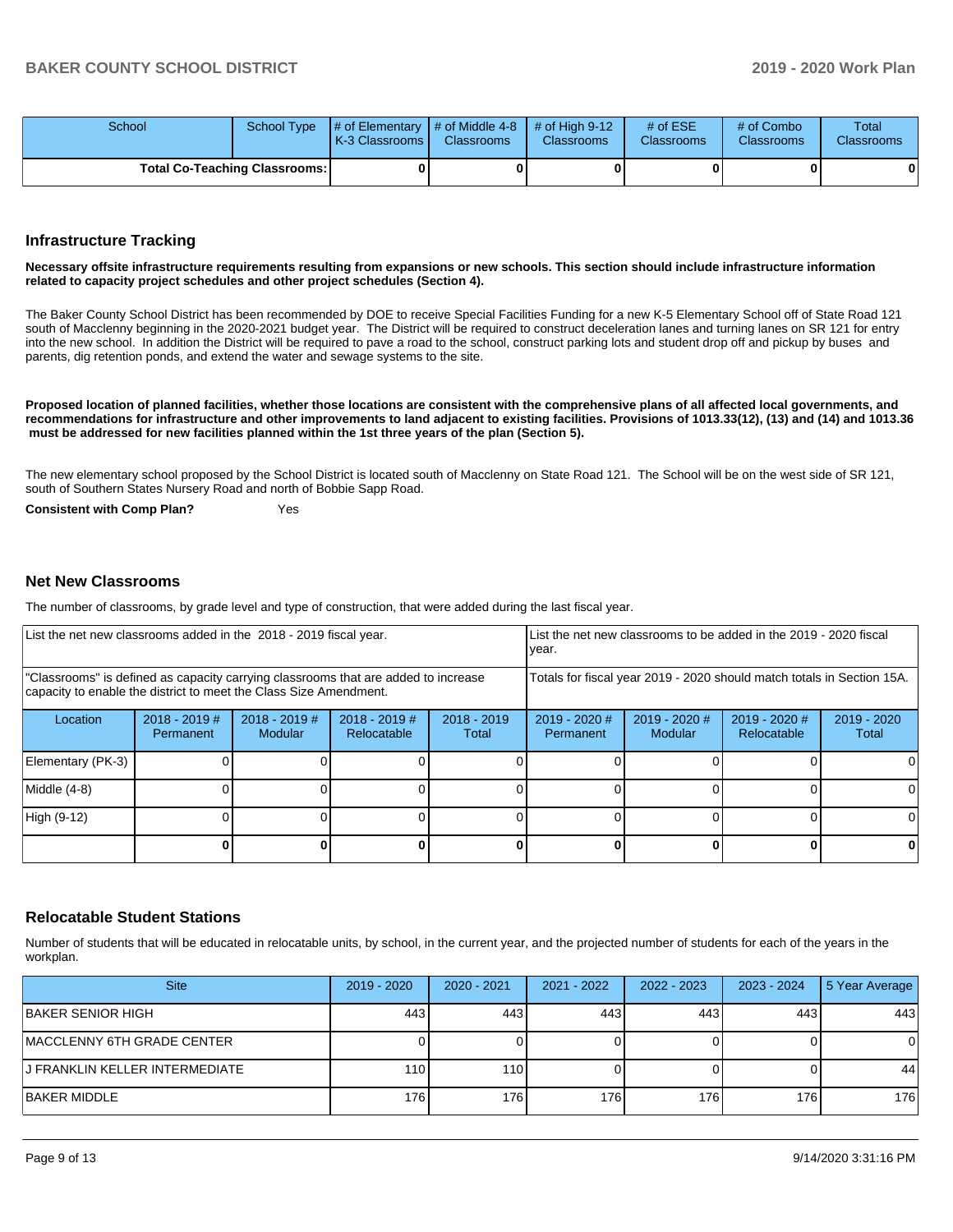# **BAKER COUNTY SCHOOL DISTRICT 2019 - 2020 Work Plan**

| <b>IWESTSIDE ELEMENTARY</b>      | 54 | 70<br>L | $\overline{\phantom{a}}$ | ້ | 68 |
|----------------------------------|----|---------|--------------------------|---|----|
| <b>INEW MACCLENNY ELEMENTARY</b> |    |         |                          |   |    |
| PRE-K/KDG CENTER                 |    |         |                          |   | Οl |

| <b>Totals for BAKER COUNTY SCHOOL DISTRICT</b>    |       |       |         |       |       |       |
|---------------------------------------------------|-------|-------|---------|-------|-------|-------|
| Total students in relocatables by year.           | 7831  | 801   | 691     | 691   | 691   | 731   |
| Total number of COFTE students projected by year. | 4,869 | 4,847 | 4,864   | 4.835 | 4.810 | 4.845 |
| Percent in relocatables by year.                  | 16 %  | 17 %  | $14 \%$ | 14 %  | 14 %  | 15 %  |

# **Leased Facilities Tracking**

Exising leased facilities and plans for the acquisition of leased facilities, including the number of classrooms and student stations, as reported in the educational plant survey, that are planned in that location at the end of the five year workplan.

| Location                           | # of Leased<br>Classrooms 2019 -<br>2020 | <b>FISH Student</b><br><b>Stations</b> | Owner | # of Leased<br>Classrooms 2023 -<br>2024 | <b>FISH Student</b><br><b>Stations</b> |
|------------------------------------|------------------------------------------|----------------------------------------|-------|------------------------------------------|----------------------------------------|
| BAKER SENIOR HIGH                  |                                          |                                        |       |                                          |                                        |
| <b>IWESTSIDE ELEMENTARY</b>        |                                          |                                        |       |                                          | 0                                      |
| <b>IMACCLENNY 6TH GRADE CENTER</b> |                                          |                                        |       |                                          | 0                                      |
| J FRANKLIN KELLER INTERMEDIATE     |                                          |                                        |       |                                          | ΩI                                     |
| <b>BAKER MIDDLE</b>                |                                          |                                        |       | C                                        | $\Omega$                               |
| <b>NEW MACCLENNY ELEMENTARY</b>    |                                          |                                        |       |                                          | 0                                      |
| <b>IPRE-K/KDG CENTER</b>           |                                          |                                        |       |                                          | $\Omega$                               |
|                                    |                                          | ŋ                                      |       |                                          | 0                                      |

# **Failed Standard Relocatable Tracking**

Relocatable units currently reported by school, from FISH, and the number of relocatable units identified as 'Failed Standards'.

Nothing reported for this section.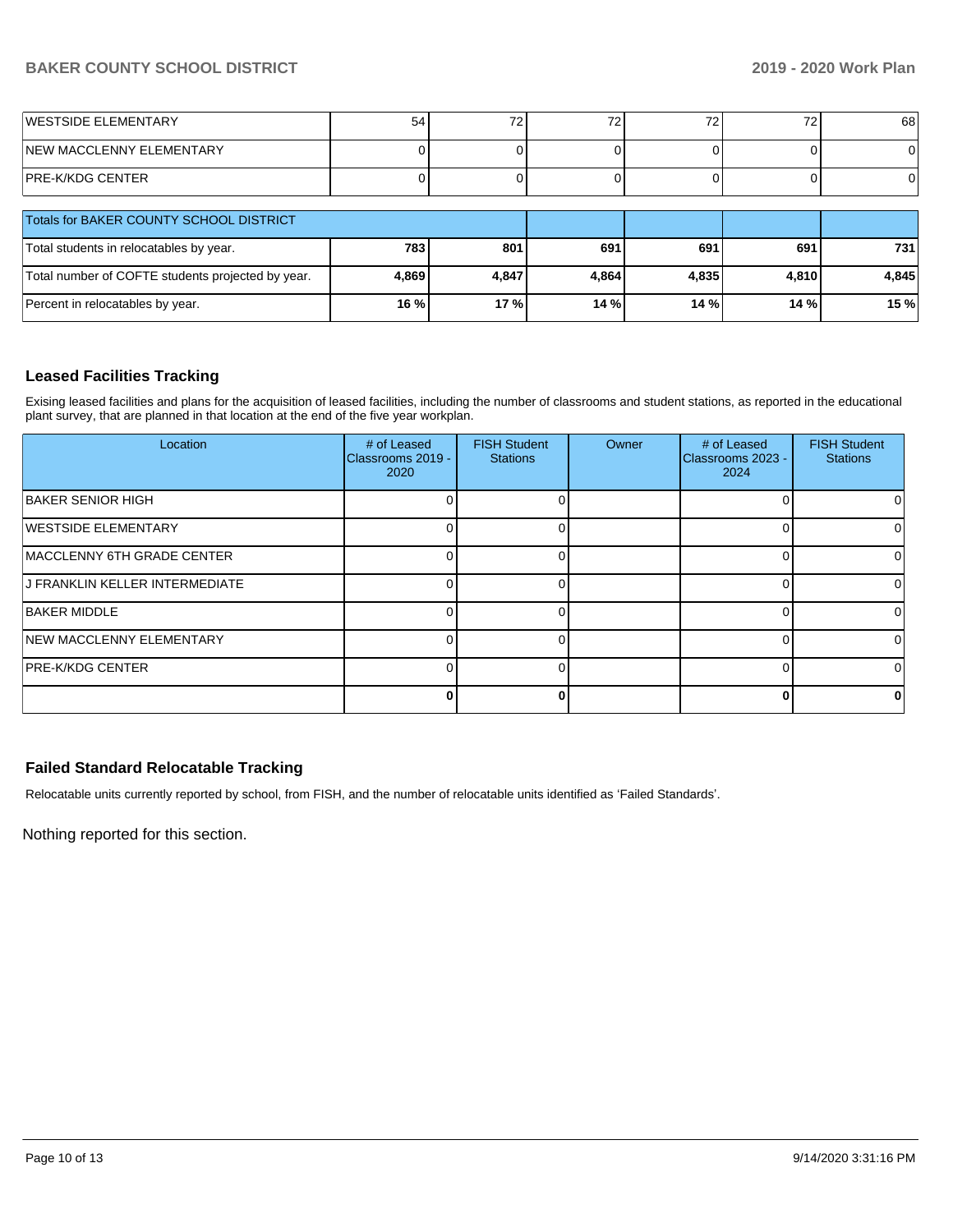# **Planning**

#### **Class Size Reduction Planning**

**Plans approved by the school board that reduce the need for permanent student stations such as acceptable school capacity levels, redistricting, busing, year-round schools, charter schools, magnet schools, public-private partnerships, multitrack scheduling, grade level organization, block scheduling, or other alternatives.**

Not Specified

#### **School Closure Planning**

**Plans for the closure of any school, including plans for disposition of the facility or usage of facility space, and anticipated revenues.** 

The District plans to use J. Keller Intermediate School as an adult facility. Many of the older buildings will need to be demolished. The newer buildings will remain.

# **Long Range Planning**

#### **Ten-Year Maintenance**

District projects and locations regarding the projected need for major renovation, repair, and maintenance projects within the district in years 6-10 beyond the projects plans detailed in the five years covered by the work plan.

Nothing reported for this section.

### **Ten-Year Capacity**

Schedule of capital outlay projects projected to ensure the availability of satisfactory student stations for the projected student enrollment in K-12 programs for the future 5 years beyond the 5-year district facilities work program.

Nothing reported for this section.

### **Ten-Year Planned Utilization**

Schedule of planned capital outlay projects identifying the standard grade groupings, capacities, and planned utilization rates of future educational facilities of the district for both permanent and relocatable facilities.

| Grade Level Projections         | <b>FISH</b><br>Student<br>Stations | Actual 2018 -<br><b>2019 FISH</b><br>Capacity | Actual<br>$2018 -$<br>2019<br>COFTE | Utilization | Actual 2018 - 2019   Actual 2019 - 2020 / 2028 - 2029 new Projected 2028 - Projected 2028 -<br>Student Capacity to be added/removed | 2029 COFTE | l 2029 Utilization |
|---------------------------------|------------------------------------|-----------------------------------------------|-------------------------------------|-------------|-------------------------------------------------------------------------------------------------------------------------------------|------------|--------------------|
| Elementary - District<br>Totals | 3.101                              | 3.101                                         | 2.342.07                            | 75.52 %     |                                                                                                                                     |            | 0.00%              |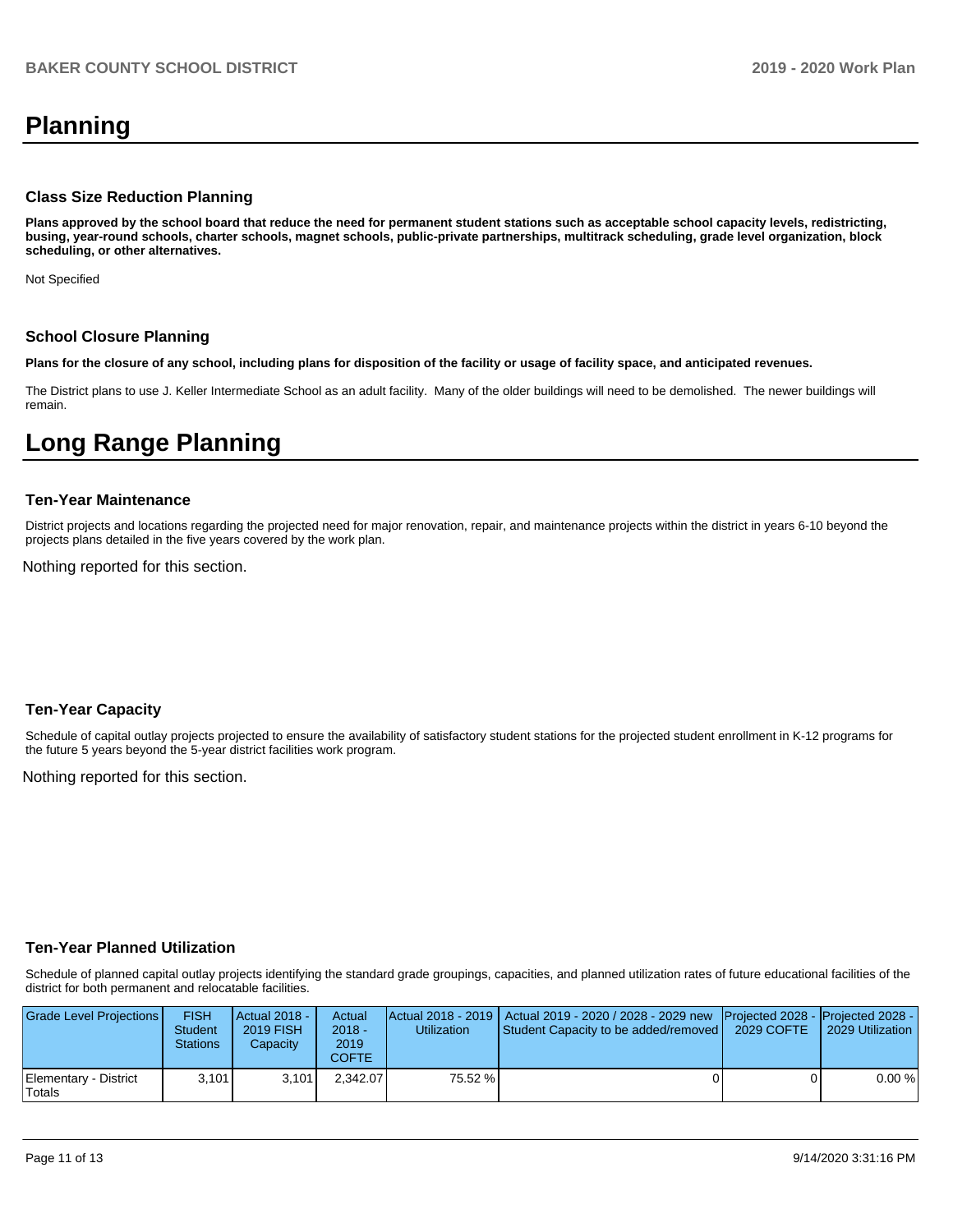|                          | 6.784 | 6.524 | 4.797.64 | 73.54 % |  | 0.00% |
|--------------------------|-------|-------|----------|---------|--|-------|
| Other - ESE, etc         | 138 I | 138 I | 21.76    | 15.94 % |  | 0.00% |
| High - District Totals   | .906  | 1.810 | 1.287.51 | 71.16 % |  | 0.00% |
| Middle - District Totals | .639  | .475  | 1.146.30 | 77.69 % |  | 0.00% |

**Combination schools are included with the middle schools for student stations, capacity, COFTE and utilization purposes because these facilities all have a 90% utilization factor. Use this space to explain or define the grade groupings for combination schools.** 

No comments to report.

#### **Ten-Year Infrastructure Planning**

**Proposed Location of Planned New, Remodeled, or New Additions to Facilities in 06 thru 10 out years (Section 28).**

Nothing reported for this section.

Plans for closure of any school, including plans for disposition of the facility or usage of facility space, and anticipated revenues in the 06 thru 10 out **years (Section 29).**

Nothing reported for this section.

#### **Twenty-Year Maintenance**

District projects and locations regarding the projected need for major renovation, repair, and maintenance projects within the district in years 11-20 beyond the projects plans detailed in the five years covered by the work plan.

Nothing reported for this section.

#### **Twenty-Year Capacity**

Schedule of capital outlay projects projected to ensure the availability of satisfactory student stations for the projected student enrollment in K-12 programs for the future 11-20 years beyond the 5-year district facilities work program.

Nothing reported for this section.

### **Twenty-Year Planned Utilization**